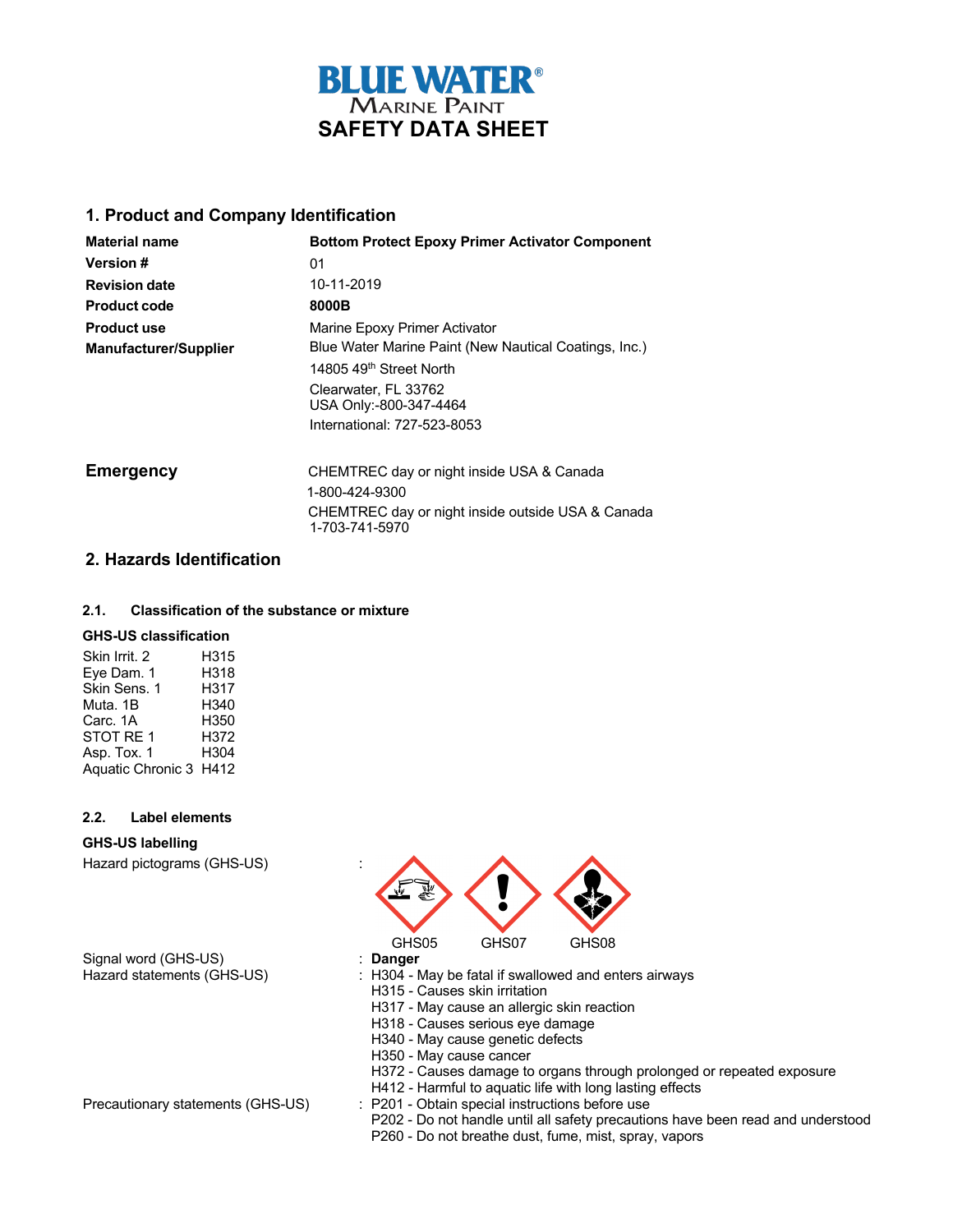P261 - Avoid breathing dust, fume, gas, mist, spray, vapors P264 - Wash hands, forearms and face thoroughly after handling P270 - Do not eat, drink or smoke when using this product P272 - Contaminated work clothing must not be allowed out of the workplace P273 - Avoid release to the environment P280 - Wear eye protection, protective gloves, protective clothing P301+P310 - IF SWALLOWED: Immediately call a doctor, a poison center P302+P352 - If on skin: Wash with plenty of soap and water P305+P351+P338 - IF IN EYES: Rinse cautiously with water for several minutes. Remove contact lenses, if present and easy to do. Continue rinsing P308+P313 - If exposed or concerned: Get medical advice/attention P310 - Immediately call a doctor, a poison center P314 - Get medical advice/attention if you feel unwell P321 - Specific treatment (see first aid instructions on this label) P331 - Do NOT induce vomiting P332+P313 - If skin irritation occurs: Get medical advice/attention P333+P313 - If skin irritation or rash occurs: Get medical advice/attention P362 - Take off contaminated clothing and wash before reuse P362+P364 - Take off contaminated clothing and wash it before reuse P405 - Store locked up P501 - Dispose of contents/container to a licensed hazardous-waste disposal contractor or collection site except for empty clean containers which can be disposed of as non-hazardous waste

## **3. Composition / Information on Ingredients**

| <b>Components</b>  | CAS#        | <b>Percent</b> |  |
|--------------------|-------------|----------------|--|
|                    |             |                |  |
| Polyamide Resin    | Proprietary | $< 38.0\%$     |  |
| 2-Butoxyethanol    | 111-76-2    | $27.0\%$       |  |
| High Flash Naphtha | 64742-94-5  | $>4.0\%$       |  |
| Xylene             | 1330-20-7   | $>12.0\%$      |  |
| Magnesium Silicate | 14807-96-6  | $< 40.0\%$     |  |

## **4. First Aid Measures**

| Eye contact         | Immediately flush with plenty of water for at least 15 minutes. If easy to do, remove contact<br>lenses. Get medical attention. In case of irritation from airborne exposure, move to fresh air. Get<br>medical attention if symptoms persist.                                                                                                                                                                |
|---------------------|---------------------------------------------------------------------------------------------------------------------------------------------------------------------------------------------------------------------------------------------------------------------------------------------------------------------------------------------------------------------------------------------------------------|
| <b>Skin contact</b> | Immediately flush with plenty of water for at least 15 minutes while removing contaminated<br>clothing and shoes. Get medical attention if irritation persists. Wash contaminated clothing before<br>reuse. Destroy or thoroughly clean contaminated shoes.                                                                                                                                                   |
| <b>Inhalation</b>   | Move person to fresh air. If person is not breathing, call 911 or an ambulance then give<br>artificial respiration. Call a poison control center or doctor immediately for further treatment advice.<br>For additional information in case of emergency call toll free CHEMTREC 1-800-424-9300. Have the<br>product container or label with you when calling a poison control center or doctor for treatment. |
| Ingestion           | DO NOT INDUCE VOMITING UNLESS TO DO SO BY MEDICAL PERSONEL. Call a poison<br>control center or doctor immediately for treatment advice. NEVER give anything by mouth to<br>an unconscious person.                                                                                                                                                                                                             |

## **5. Fire Fighting Measures**

| <b>Flammable properties</b>                                                                                   | Flammable, Category 3, Flash Point 77-83 °F.           |  |
|---------------------------------------------------------------------------------------------------------------|--------------------------------------------------------|--|
| <b>Extinguishing media</b>                                                                                    | - Water, water fog, foam, dry chemical, carbon dioxide |  |
| <b>Firefighting equipment/instructions.</b> – Self-contained breathing apparatus and full protective clothing |                                                        |  |
| Hazardous combustion products - Carbon and Nitrogen oxides.                                                   |                                                        |  |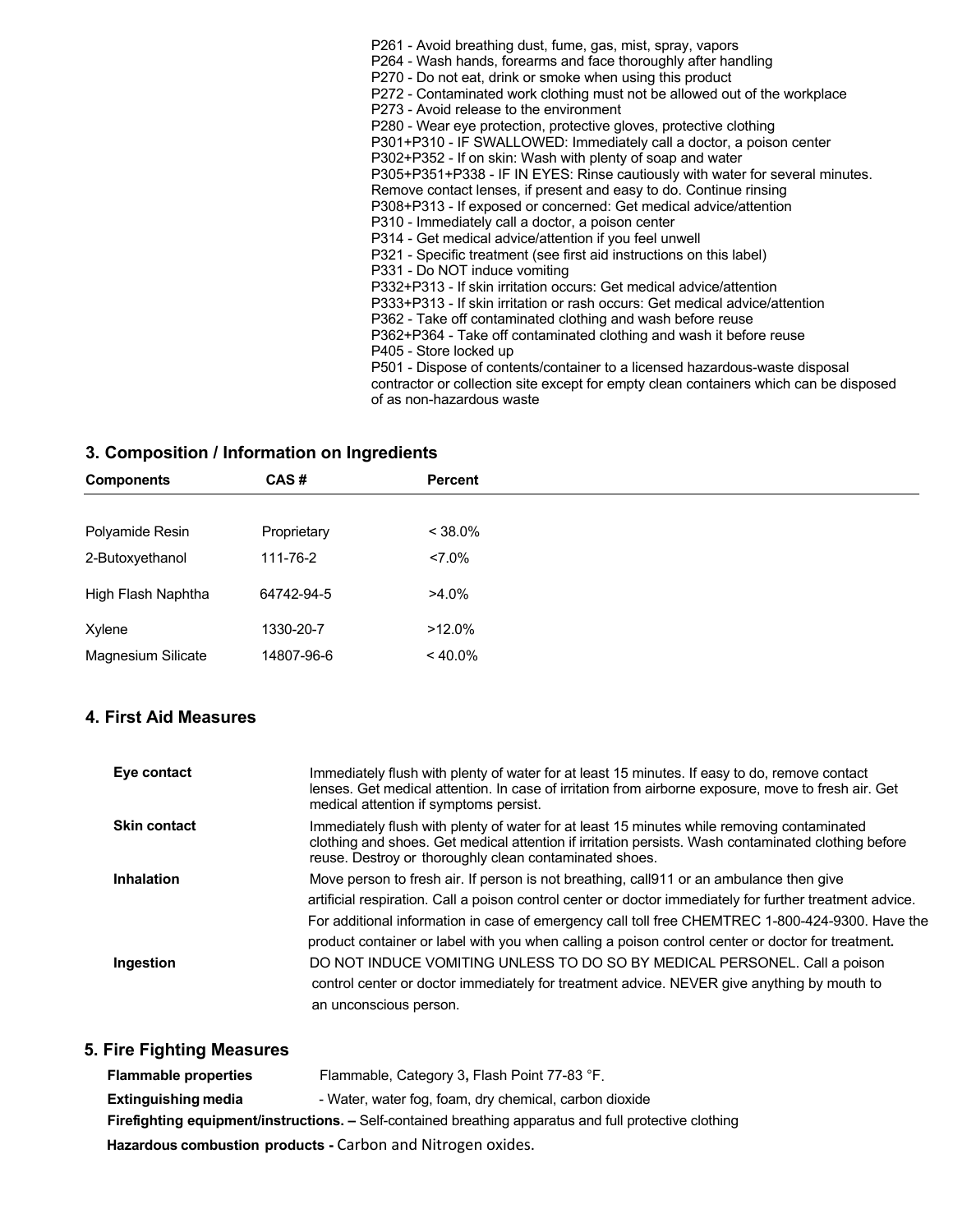# **6. Accidental Release Measures**

| <b>Personal precautions</b>      | Ensure adequate ventilation. Wear suitable protective clothing. See Section 8 of the SDS for<br>Personal Protective Equipment.                                                                                           |
|----------------------------------|--------------------------------------------------------------------------------------------------------------------------------------------------------------------------------------------------------------------------|
| <b>Environmental precautions</b> | Collect using non-sparking equipment and dispose of spillage in accordance with state and local<br>regulations.                                                                                                          |
| <b>Methods for containment</b>   | Dike the spilled material, where this is possible. Prevent entry into waterways, sewer, basements<br>or confined areas.                                                                                                  |
| Methods for cleaning up          | Large Spills: Dike far ahead of liquid spill for later recovery and disposal. Use a non-combustible<br>material like vermiculite, sand or earth to soak up the product and place into a container for later<br>disposal. |
|                                  | Small Spills: Wipe up with absorbent material (e.g. cloth, fleece).                                                                                                                                                      |
|                                  | Never return spills to original containers for re-use. Following product recovery, flush area with<br>water. Clean surface thoroughly to remove residual contamination.                                                  |
| <b>Other information</b>         | Clean up in accordance with all applicable regulations.                                                                                                                                                                  |

# **7. Handling and Storage**

| <b>Handling</b> | Avoid breathing mists or vapors. Avoid contact with eyes, skin, and clothing. Use only with<br>adequate ventilation. Wash thoroughly after handling. Observe good industrial hygiene practices. |
|-----------------|-------------------------------------------------------------------------------------------------------------------------------------------------------------------------------------------------|
| <b>Storage</b>  | Keep container tightly closed and in a well-ventilated place. Store in closed original                                                                                                          |
|                 | container at room temperature. Store away from incompatible materials.                                                                                                                          |

# **8. Exposure Controls / Personal Protection**

| <b>Components</b>                                                 | Value         |       |
|-------------------------------------------------------------------|---------------|-------|
| Polyamide Resin (Proprietary)                                     |               |       |
| <b>STEL</b>                                                       | Not Available |       |
| <b>TWA</b>                                                        | Not Available |       |
| Magnesium Silicate (14807-96-6)                                   |               |       |
| <b>STEL</b>                                                       | Not Available |       |
| <b>TWA</b>                                                        | 10 mg/M3      |       |
| 2-butoxyethanol (111-76-2)                                        |               |       |
| <b>STEL</b>                                                       | N/Av          |       |
| <b>TWA</b>                                                        | 20 ppm        |       |
| Xylene (1330-20-7)                                                |               |       |
| <b>STEL</b>                                                       | 100 ppm       |       |
| <b>TWA</b>                                                        | 100 ppm       |       |
| US. OSHA Table Z-1 Limits for Air Contaminants (29 CFR 1910.1000) |               |       |
| <b>Components</b>                                                 | <b>Type</b>   | Value |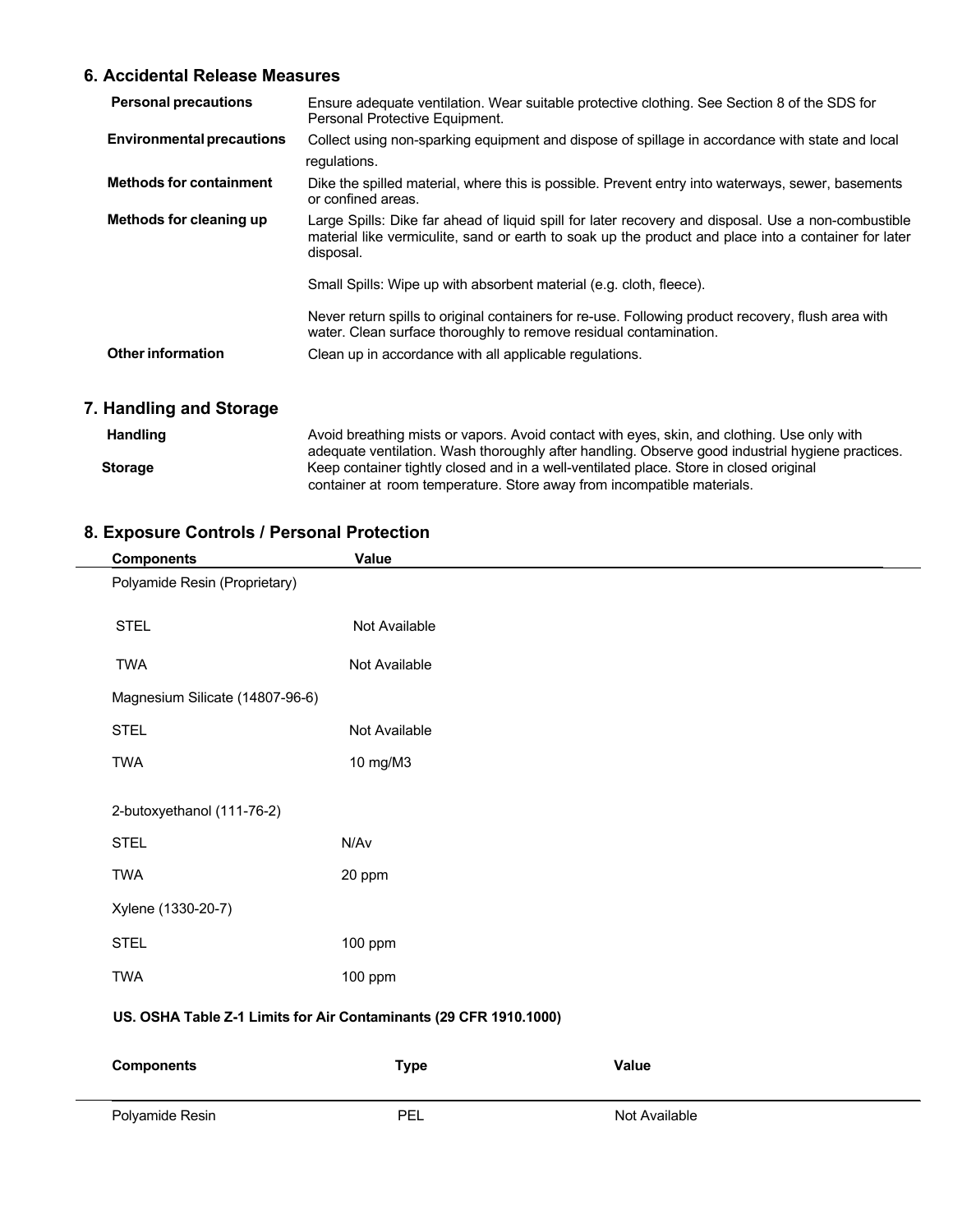| High Flash Naphtha | PEL | 25 ppm   |
|--------------------|-----|----------|
| Magnesium Silicate | PEL | 10 mg/M3 |
| 2-Butoxyethanol    | PEL | 50 ppm   |
| Xylene             | PEL | 50 ppm   |

| <b>Engineering controls</b> | Ensure adequate ventilation, especially in confined areas. Must control air contamination to their |
|-----------------------------|----------------------------------------------------------------------------------------------------|
|                             | exposure limits.                                                                                   |

| Personal protective equipment         |                                                                                                                                                                                                                                                                                                                                                                                                                     |
|---------------------------------------|---------------------------------------------------------------------------------------------------------------------------------------------------------------------------------------------------------------------------------------------------------------------------------------------------------------------------------------------------------------------------------------------------------------------|
| Eye / face protection                 | Wear safety glasses with side shields (or goggles). Wear a full-face respirator, if needed.                                                                                                                                                                                                                                                                                                                         |
| <b>Skin protection</b>                | Wear chemical-resistant gloves, footwear and protective clothing appropriate for risk of exposure.<br>Contact glove manufacturer for specific information.                                                                                                                                                                                                                                                          |
| <b>Respiratory protection</b>         | If engineering controls do not maintain airborne concentrations below recommended exposure<br>limits (where applicable) or to an acceptable level (in countries where exposure limits have not<br>been established), an approved respirator must be worn. Respirator type: Air-purifying respirator<br>with an appropriate, government approved (where applicable), air-purifying filter, cartridge or<br>canister. |
| <b>General hygiene considerations</b> |                                                                                                                                                                                                                                                                                                                                                                                                                     |
|                                       | Always observe good personal hygiene measures, such as washing after handling the material<br>and before eating, drinking, and/or smoking. Routinely wash work clothing and protective                                                                                                                                                                                                                              |

equipment to remove contaminants.

# **9. Physical & Chemical Properties**

| <b>Appearance</b>                                          | Liquid.            |  |
|------------------------------------------------------------|--------------------|--|
| Color                                                      | Amber              |  |
| Odor                                                       | Pleasant.          |  |
| Odor threshold                                             | Not available.     |  |
| <b>Physical state</b>                                      | Liquid.            |  |
| Form                                                       | Liquid.            |  |
| рH                                                         | Not Applicable     |  |
| <b>Melting point</b>                                       | Not Applicable.    |  |
| <b>Freezing point</b>                                      | Not Applicable.    |  |
| <b>Boiling point</b>                                       | 244 °F             |  |
| <b>Flash point</b>                                         | $77-83 ° F.$       |  |
| <b>Evaporation rate</b>                                    | Faster than water. |  |
| Flammability limits in air, lower,                         | 1.10               |  |
| <b>Specific gravity</b>                                    | 1.34               |  |
| Solubility (water)                                         | Not Soluble.       |  |
| Partition coefficient (n-octanol/water) No data available. |                    |  |
| <b>Vapor Pressure</b>                                      | Unknown            |  |
| <b>Vapor Density</b>                                       | Heavier than air   |  |
| <b>Auto-ignition temperature</b>                           | Not available.     |  |
| <b>Decomposition temperature</b>                           | Not available.     |  |

## **10. Chemical Stability & Reactivity Information**

**Chemical stability** Material is stable under normal conditions.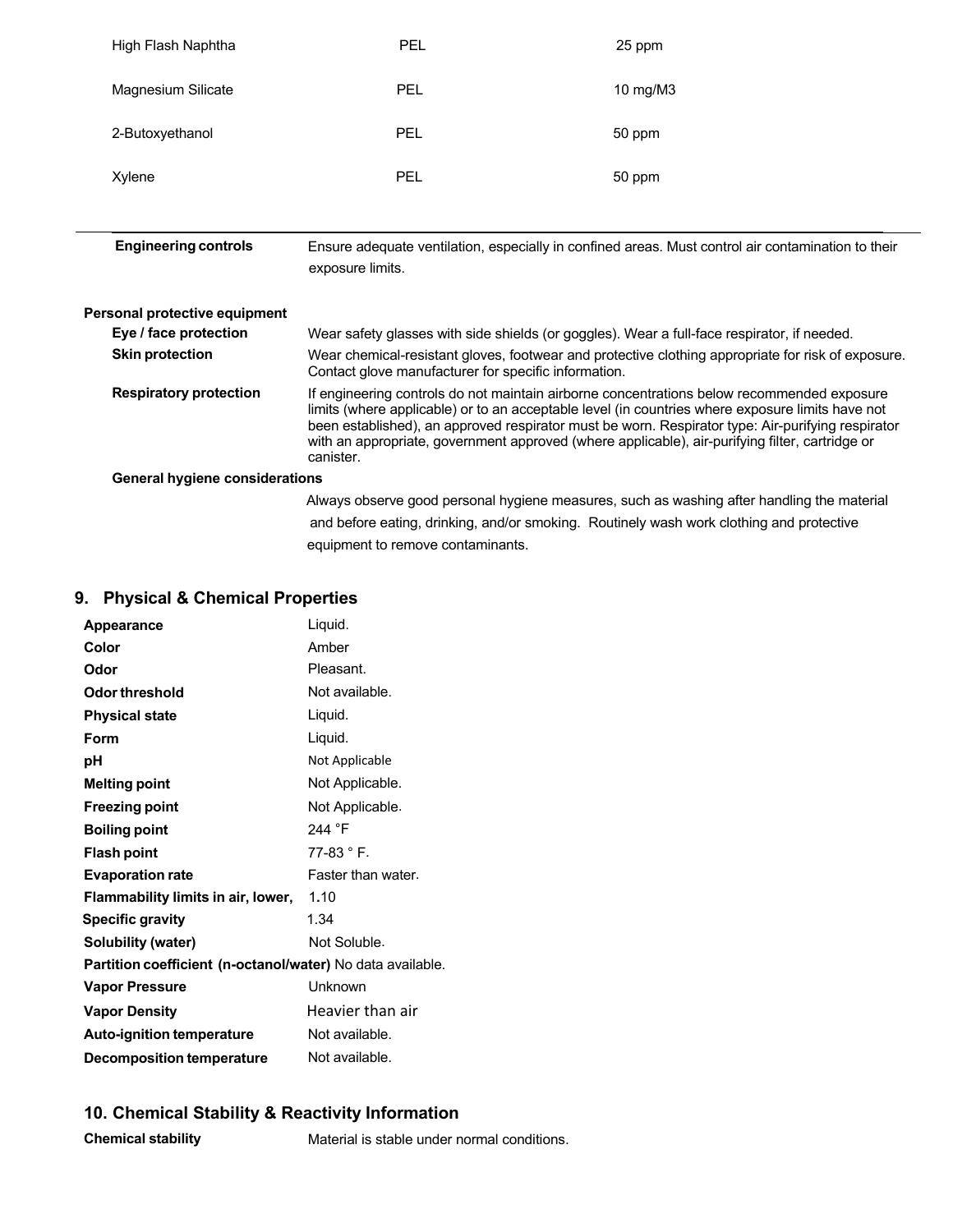| <b>Conditions to avoid</b>                                           | Contact with flames and high heat.                                                 |  |
|----------------------------------------------------------------------|------------------------------------------------------------------------------------|--|
| Incompatible materials                                               | Strong acids and alkalis.                                                          |  |
| <b>Hazardous decomposition products - Carbon and Nitrogen Oxides</b> |                                                                                    |  |
|                                                                      | <b>Possibility of hazardous reactions - Hazardous decomposition will not occur</b> |  |

# **11. Toxicological Information**

| <b>Toxicological data</b><br><b>Components</b> | Test                                                                     | <b>Results</b>                                                                                    |
|------------------------------------------------|--------------------------------------------------------------------------|---------------------------------------------------------------------------------------------------|
| Polyamine Resin                                | Acute Data                                                               | Not Available                                                                                     |
| High Flash Naphtha                             | Acute Dermal                                                             | LD50 > 3100 mg/Kg                                                                                 |
|                                                | Acute Oral                                                               | LD50 >2900 mg/Kg                                                                                  |
| Magnesium Silicate                             | <b>Acute Oral</b>                                                        | LD50 10000 mg/Kg                                                                                  |
| 2-Butoxyethanol                                | Acute Dermal (Rabbit)                                                    | LD50 400 - 500 mg/Kg                                                                              |
|                                                | Acute Oral (rat)                                                         | LD50 > 530 mg/Kg                                                                                  |
| Xylene                                         | <b>Acute Oral</b>                                                        | LD50 5000mg/Kg                                                                                    |
|                                                | <b>Acute Dermal</b>                                                      | LD50 1240 mg/Kg                                                                                   |
| <b>Acute effects</b>                           |                                                                          |                                                                                                   |
|                                                | Routes of Exposure - Eye contact, skin contact, inhalation and ingestion |                                                                                                   |
| Eye Contact - eye irritation                   |                                                                          |                                                                                                   |
| <b>Skin Contact - skin irritation</b>          |                                                                          |                                                                                                   |
| Inhalation - irritating to respiratory system  |                                                                          |                                                                                                   |
| Ingestion - irritating to digestive tract      |                                                                          |                                                                                                   |
| Chronic effects - Unknown                      |                                                                          | Carcinogenicity - This product is not considered to be a carcinogen by IARC, ACGIH, NTP, or OSHA. |
|                                                |                                                                          |                                                                                                   |

## **12. Ecological Information Ecotoxicological data**

| Ecotoxicological data |                     |  |
|-----------------------|---------------------|--|
| Components            | <b>Test Results</b> |  |
| .                     | .                   |  |

No ingredients expected to be harmful to aquatic life Product does not contain any pesticides

**Ecotoxicity -** Not expected to be harmful to aquatic organisms. **Persistence and degradability -** Unknown **Bioaccumulation / Accumulation -** Unknown **Partition coefficient (n-octanol/water) -** Unknown